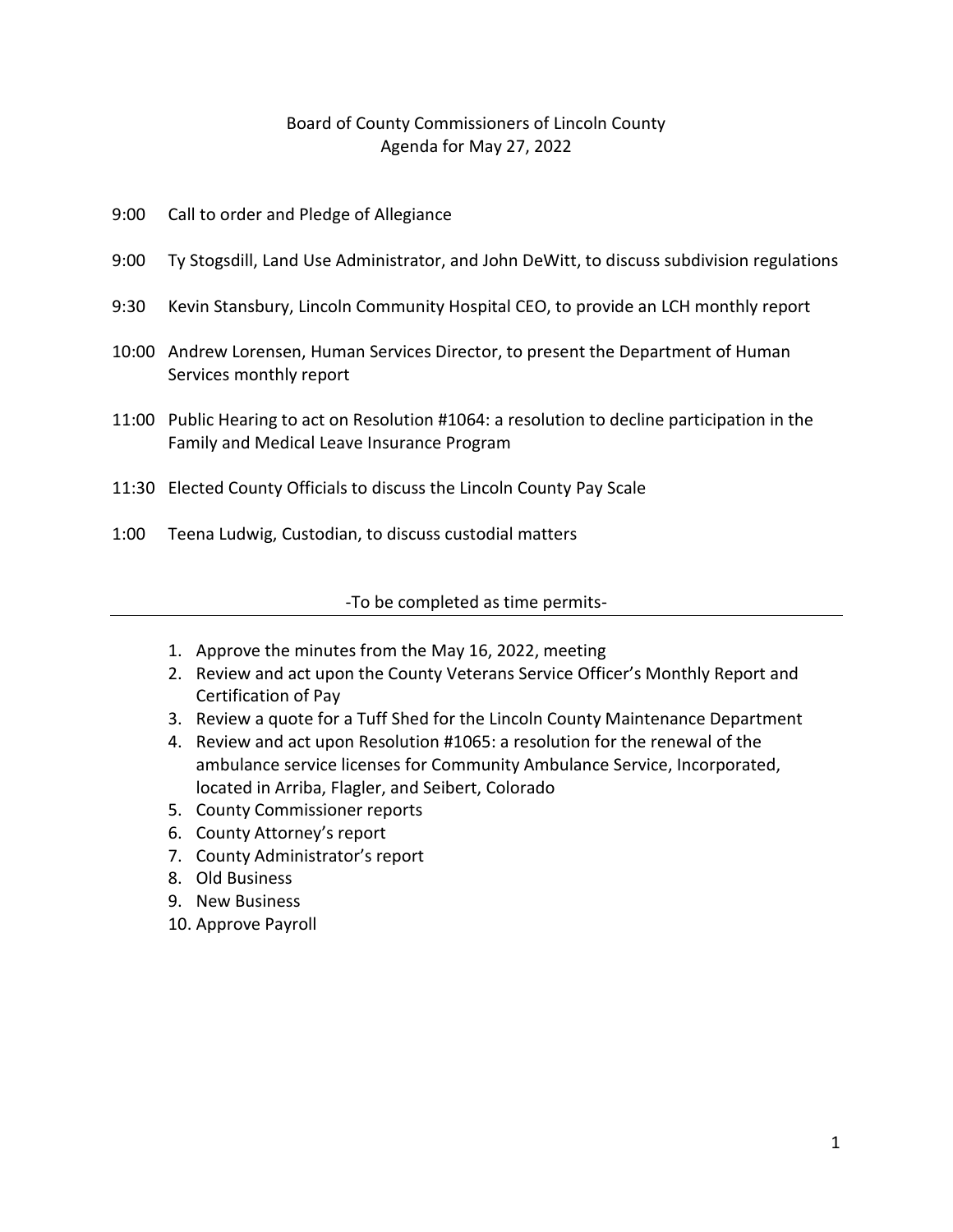The Board of Lincoln County Commissioners met at 9:00 a.m. on May 27, 2022. Chairman Doug Stone, Commissioners Ed E. Schifferns and Steve Burgess, County Administrator Jacob Piper, County Attorney Stan Kimble (until 12:50 p.m.), Clerk of the Board Corinne M. Lengel, and Stephanie Zwick, a reporter for the Eastern Colorado Plainsman/Limon Leader, attended. Economic Development Director Troy McCue attended until 9:45 a.m.

Chairman Stone called the meeting to order and led the Pledge of Allegiance.

Land Use Administrator Ty Stogsdill and former Land Use Administrator John DeWitt met with the Board to discuss subdivision regulations. In 2014, the Land Use Board asked Mr. DeWitt to revise the subdivision regulations to promote and protect Lincoln County residents' health, safety, and general welfare. That included providing integrated development and establishing uniform standards and procedures for subdivision designs while preserving natural resources. Mr. DeWitt proposed that developers should be entirely responsible for their projects. He'd taken his proposal to the ICC conference and discussed it with several attendees, including developers, who told him it was standard practice. He then put together a set of regulations that he showed to the county commissioners, Mr. Kimble, Mountain View Electric Association, and a few developers. MVEA had disagreed with some of the language, such as having all utilities in one trench, and John Reid wanted Mr. DeWitt to remove the condition regarding building in a flood plain. At that time, the county was also in line for FEMA to provide the county's flood plain information, but Mr. DeWitt didn't think it ever happened. Mr. Stone asked what John Reid's reasoning was for removing that section, and Mr. DeWitt told him he hadn't wanted a condition that could endanger human life. Mr. DeWitt provided several copies of the original proposed subdivision regulations and asked the group to review them.

Mr. Stogsdill said he'd received a phone call from a realtor and developer asking questions about the county's subdivision regulations. They were interested in subdividing approximately 800 acres off County Road 2B in the northwest corner of the lower L. Troy McCue commented that stricter rules would keep the developers on the hook longer, and Mr. Stogsdill agreed. He said all they have to do now is survey the property, sell off plots, and then they're gone, having no other responsibilities.

Mr. DeWitt said that he'd compiled regulations from other jurisdictions and that what he'd put together were meant to address the major and minor subdivisions, not the thirty-five and under acre parcels that people liked to divide off for a home or family members. He added that Chris Monks had suggested adding a provision giving the county the option of doing the roadwork if a developer paid for it. Mr. Kimble noted that the county's road policy also addresses some of those concerns.

Mr. Stogsdill said he'd satisfied the realtor and developer's questions by explaining the county only allowed what state law dictated, which was that a thirty-five-acre parcel was the least a person could subdivide at this time.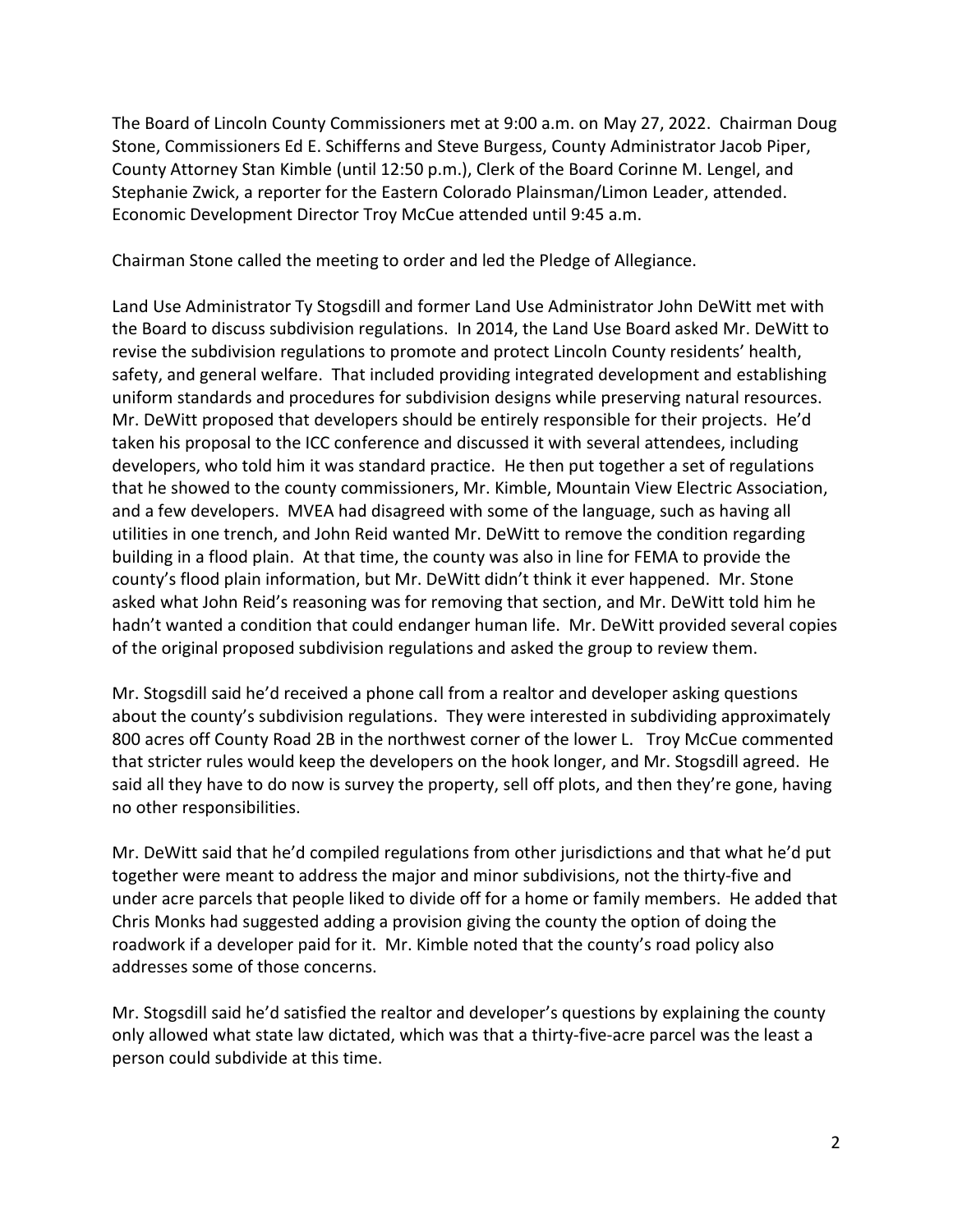The Board agreed to review the proposed regulations and discuss them again on June 29. Mr. Kimble asked if they wanted to put a moratorium in place for sixty days, which would allow them adequate time for that purpose. He said it wouldn't stop the minor subdivision exemptions the commissioners typically allowed for landowners, but it would cease other subdivision development for a specific period.

Mr. Burgess moved to pursue a moratorium on county subdivision regulations for ninety days to allow the county commissioners to review the regulations proposed by John DeWitt and hold a public hearing if necessary. Mr. Schifferns seconded the motion, which carried unanimously.

Mr. McCue commented that the commissioners needed to encourage young families to move to Lincoln County. If regulations jammed them up to where they changed their minds, the commissioners should do all they could to remedy that.

Mr. Kimble said they could officially adopt the moratorium at their next meeting to meet the posting requirements.

Lincoln Health CEO Kevin Stansbury met with the Board at 9:25 a.m. to give a monthly report. While March was a good month for gross revenue at \$2.64 million, expenses of \$2.1 million were higher than the net revenue of \$1.95 million. Mr. Stansbury provided an update on the Generations Project (hospital facility replacement), stating he was pleased to report that Senator Bennet earmarked \$10 million and Senator Hickenlooper submitted a request for an additional \$3 million on the hospital's behalf. They continue to seek bipartisan legislative support on the Hospital Revitalization Act, which could bring in another \$12 million. Mr. Stansbury said they continue to move forward with the Byers Clinic and had no other significant details to report. As for Lady Bird Park, Mr. Stansbury asked Mr. Schifferns for help from District 1 road crews to clear an area for the helicopter pad, but he said he'd like to look at it first. Lastly, Mr. Stansbury asked the commissioners to send a thank-you letter to Stu and Cathy Barnes, a couple who had provided generous donations over the years to support the hospital, and the Board agreed.

Mr. McCue left his monthly report for the commissioners, and then Mr. Burgess moved to approve the minutes from the meeting held on May 16, 2022, as submitted. Mr. Schifferns seconded the motion, which carried unanimously.

The commissioners reviewed the County Veterans Service Officer's monthly report and certification of pay. They also reviewed a quote for the maintenance department for a 20' x 20' Tuff Shed. Mr. Burgess said he had difficulty approving an office in the building if it would cost over \$20,000 between the shed and the concrete pad. Mrs. Lengel remembered them adding it to the Capital Projects budget and asked how much they had set aside. Mr. Piper looked at the 2022 budget and said they'd earmarked \$40,000. Before the commissioners could discuss it further, Human Services Director Andrew Lorensen arrived for his appointment. Mary Solze accompanied him.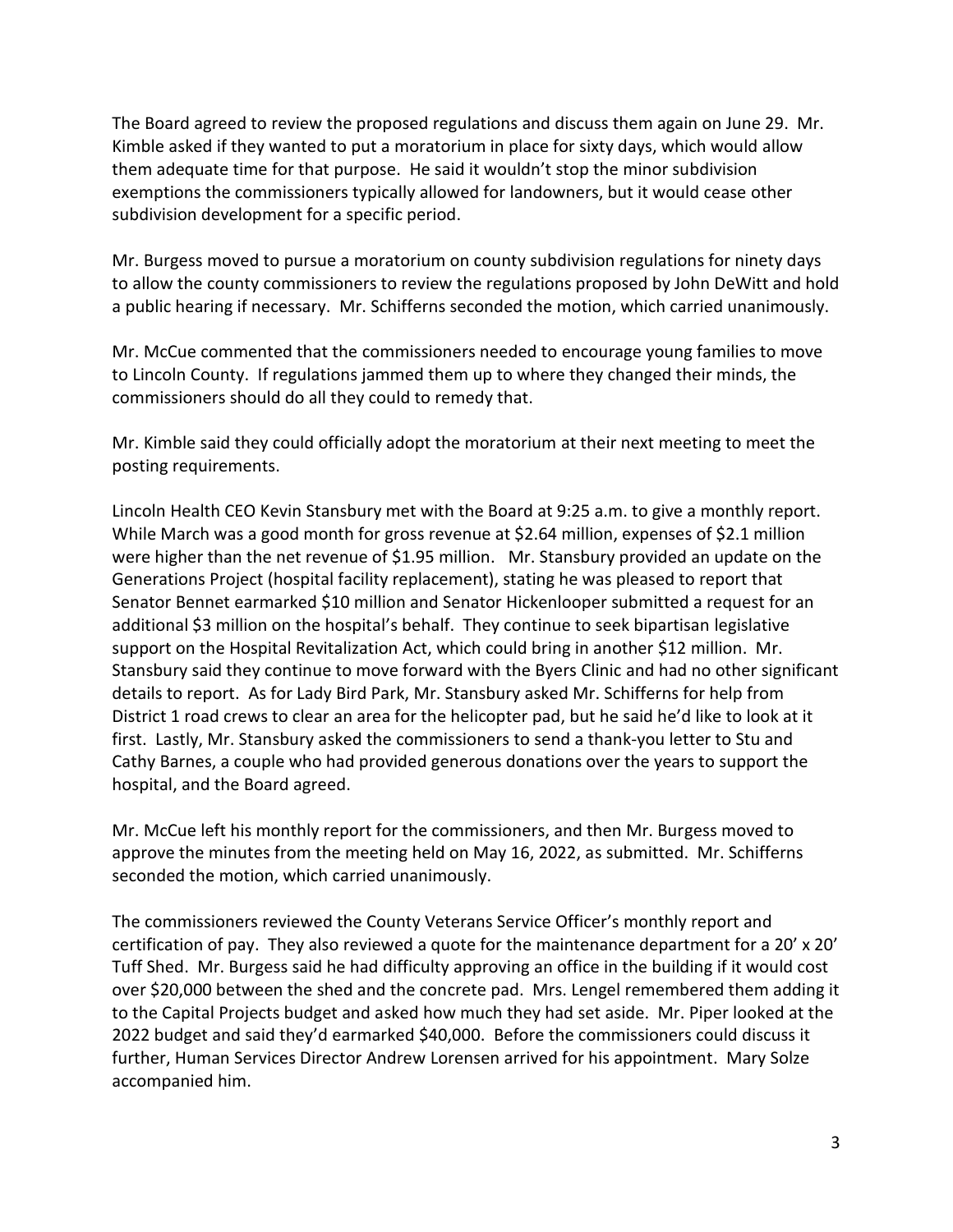The Board reviewed the April financials and employee timesheets for May and then looked over the Income Maintenance, Child Welfare & Adult Protection, and director's reports. Mr. Lorensen asked for signatures on the state-approved Colorado Works policies. Mr. Burgess moved to sign the Colorado Works Policies 2022-01 through 2022-07, effective March 1, 2022. Mr. Schifferns seconded the motion, which carried unanimously.

Mr. Lorensen said he'd completed interviews for the new Income Tech the previous day and planned to offer the position to one of them later today. If accepted, the new hire would start in mid-June.

Discussion returned to replacing the maintenance storage shed, and then Mr. Burgess moved to approve the \$16,678.40 proposal from Tuff Shed for a 20' x 20' building for the maintenance department, and the \$4,074.68 quote from K & S Enterprises, LLC, for a 22' x 22' concrete pad. Mr. Schifferns seconded the motion, which carried unanimously.

Mr. Burgess reported that between May 18 and 23, he received a phone call from Bruce Walters about COVID; he contacted Kelly Meier with questions about the isolation process. He also had the District 2 road crew check roads after the county's heavy snow. Mr. Burgess called the landfill on May 24; they'd taken care of the wood and furniture piles. He went by the Genoa shop; the crew built a shield for their rental tractor to protect the back windows. They planned to chip-seal the Twenty-fifth. John Rowe contacted Mr. Burgess to let him know the district's new motor grader would be in port on June 15, but they had to depend on the trucking company for its delivery. Mr. Burgess called the land use office regarding property on County Road 109; the issue will go before the land use board on June 2. He also signed the lease agreement with Mark Bain for a gravel pit. Mr. Burgess attended the Economic Development meeting at Mountain View Electric on May 25. They've had inquiries from businesses wanting to locate in Lincoln County, but now the workforce is the issue. Mr. Burgess went to Genoa to check out the chipping project and ran the loader for a while. He commented that Cobitco intended to start charging demurrage when the county doesn't take full loads, when projects don't start on time, or when crews don't unload promptly. Bruce Walters called Mr. Burgess on May 26 to let him know someone had stolen diesel fuel from a road grader parked at the intersection of County Roads 109 and 3X. He contacted the sheriff, and they assigned it a case number. Mr. Burgess also asked Mr. Walters to send the word to local farmers and ranchers.

Mr. Schifferns reported that the District 1 road crew worked on County Roads 2W and 63, and he is still looking for employees. They chipped on May 25 and planned to do more oiling south of Hugo. Mr. Schifferns said Districts 1 and 3 were checking into prices on a new belly dump rock trailer.

Mr. Stone reported interviewing a potential new employee on May 17 who ended up taking the job. He checked roads that afternoon. Ty Stogsdill called him on May 18 to ask for the day off, so Mr. Stone told him to contact Mr. Piper and let him know. Mr. Stogsdill told him there had been some interest in solar development. After the snowstorm, Mr. Stone checked roads on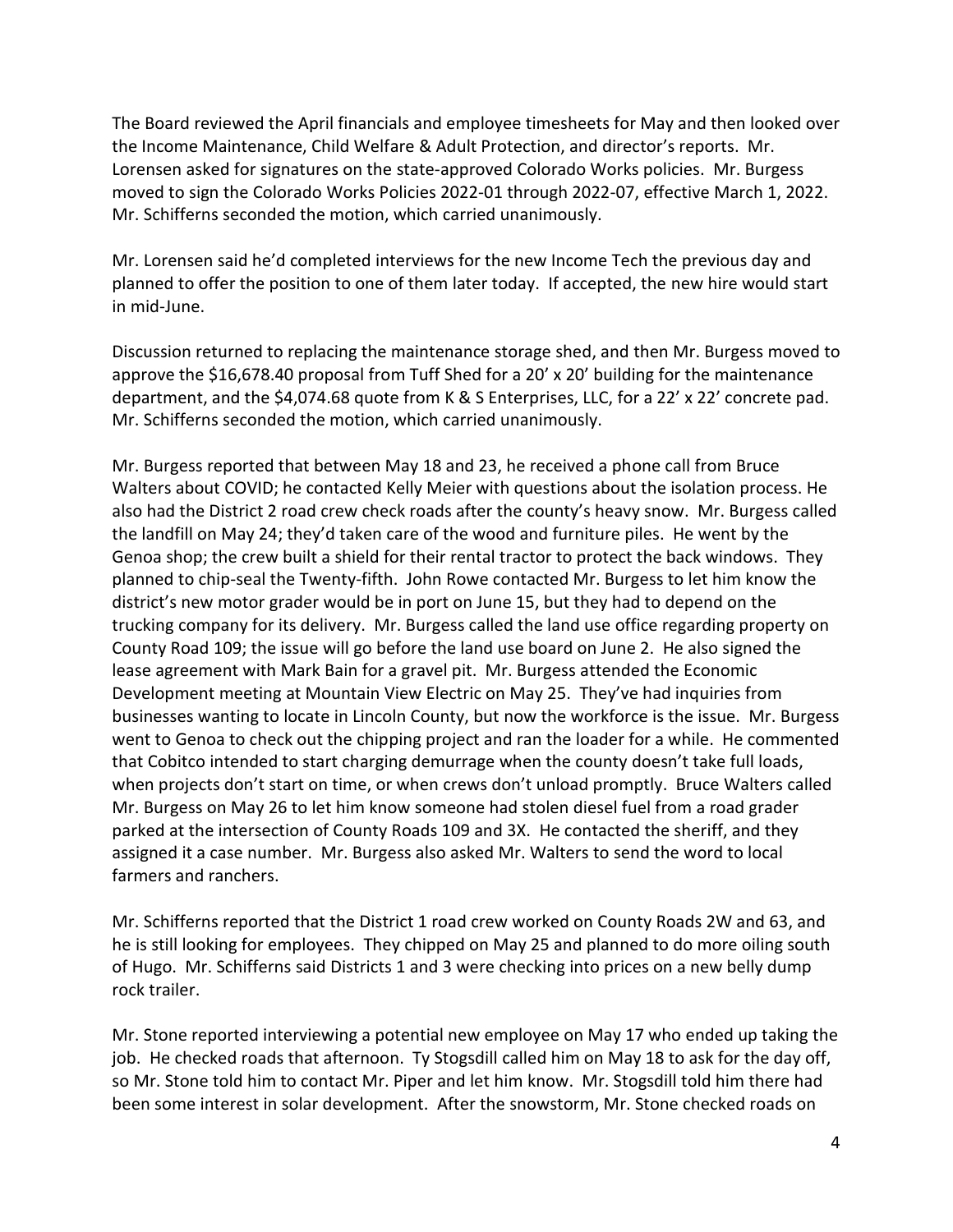May 20—they were in good shape. He spoke with Chris Monks and Judd Kravig about getting a truck and trailer. Since vehicle delivery still seems to be a problem, Mr. Stone said although they'll order this year, it might not come in until next March or April.

The Board conducted a public hearing regarding the Family and Medical Leave Insurance Program (FAMLI) at 11:00 a.m. Mrs. Lengel recorded the hearing, and the recording will remain on file in the County Clerk's vault. Sheriff Tom Nestor arrived at 11:15 a.m.

After a lengthy discussion regarding the best option for the county, Mr. Burgess said he preferred to opt out and let the employees opt in if they wanted to, rather than opt in and force the employees to pay for the coverage. The others agreed, and Mr. Burgess moved to adopt a resolution declining participation in the Family and Medical Leave Insurance Program. Mr. Schifferns seconded the motion, which carried unanimously. Mr. Stone ended the hearing at 11:25 a.m.

At a regular meeting of the Board of County Commissioners of Lincoln County, Colorado, held in Hugo, Colorado, on May 27, 2022, there were present:

| Douglas D. Stone, Chairman         | Present |
|------------------------------------|---------|
| Ed E. Schifferns, Vice Chairman    | Present |
| Steve Burgess, Commissioner        | Present |
| Stan Kimble, County Attorney       | Present |
| Corinne Lengel, Clerk of the Board | Present |
| Jacob Piper, County Administrator  | Present |

when the following proceedings, among others, were had and done, to-wit:

**RESOLUTION #1064** It was moved by Commissioner Burgess and seconded by Commissioner Schifferns to adopt the following resolution:

## **A RESOLUTION OF THE BOARD OF COUNTY COMMISSIONERS OF LINCOLN COUNTY, COLORADO TO DECLINE PARTICIPATION IN THE FAMLI PROGRAM AND PROVIDE NOTIFICATION TO THE STATE OF COLORADO OF SUCH DECLINATION OF PARTICIPATION**

**WHEREAS**, The Lincoln County Board of County Commissioners has the authority under Colorado law, including but not limited to C.R.S. 30-11-103 and 107 to make decisions regarding the County budget, personnel benefits, and employment policies in the unincorporated areas of the County; and

**WHEREAS**, the Colorado General Assembly enacted legislation known as the Paid Family and Medical Leave Insurance Act (FAMLI) in 2021 C.R.S. 8-13.3-501, et seq., the provisions of which will become operative in 2023; and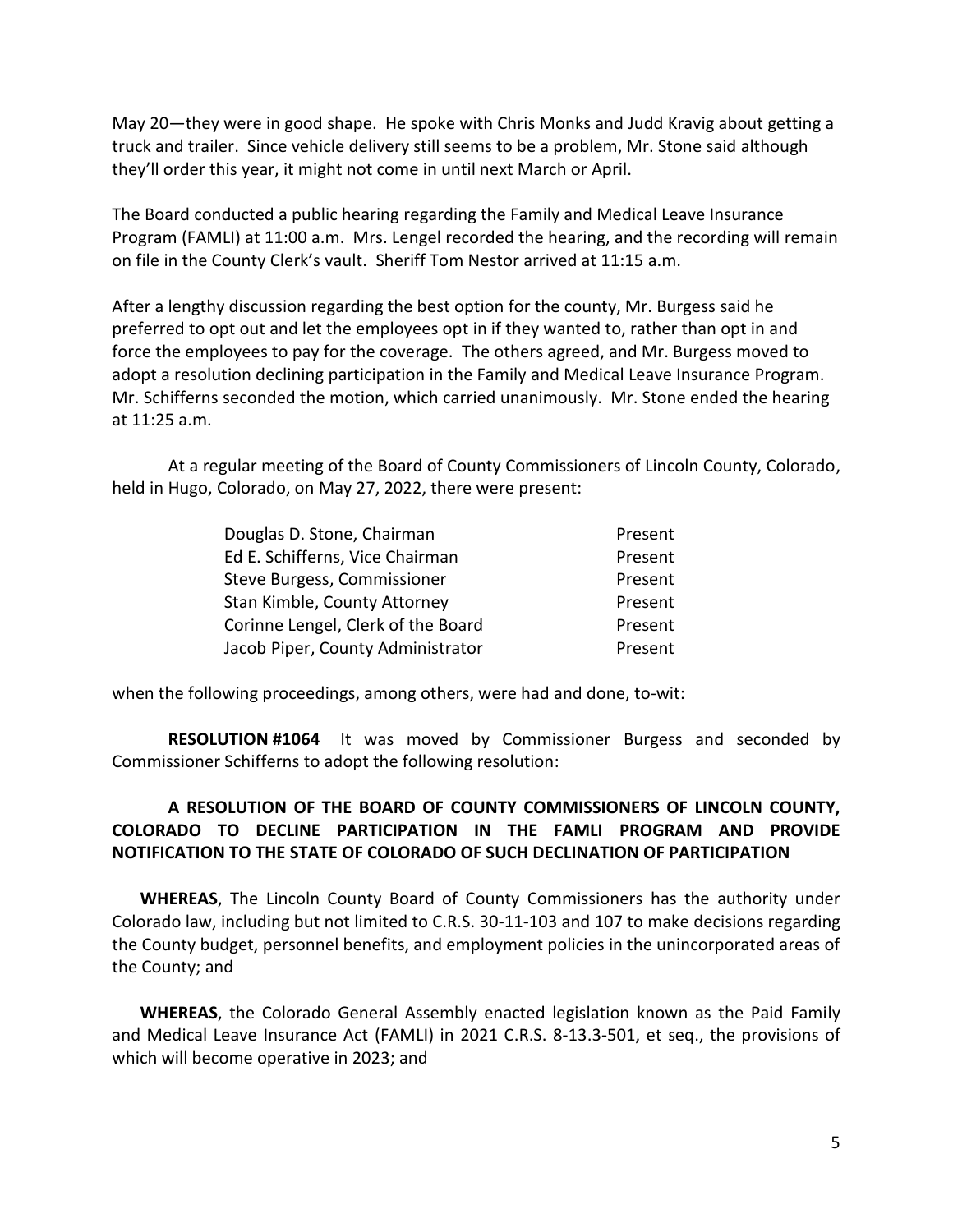**WHEREAS**, the Board has reviewed and considered the advantages and disadvantages of participation in FAMLI, and the current benefits provided by the County to its employees; and

**WHEREAS,** the Board has concluded that current benefits provided to employees including paid time off that can be accrued or received via donation, and current Family Medical Leave Act eligibility are comparable to the benefits provided under FAMLI; and

**WHEREAS**, an employee of a local government that has declined participation in the program pursuant to statute may elect coverage and individual participation; and

**WHEREAS,** a local government may decline participation by formally notifying the division of family and medical leave insurance in writing and providing the date of the vote and the local government's decision to decline participation in the FAMLI program.

**NOW THEREFORE, BE IT RESOLVED** by the Lincoln County Board of Commissioners the following declarations shall be adopted:

- 1. As of the date of adoption of this Resolution, Lincoln County by and through its Board of County Commissioners provides written notice that it is declining participation in the Paid Family and Medical Leave Insurance Program (FAMLI) by sending a copy of this Resolution to the division of family and medical leave insurance.
- 2. For purposes of compliance with the regulations promulgated concerning local government participation with FAMLI found at 7 CCR 1107-2, and in particular, Section 7 CCR 1107 2.5. A, the date of the vote of the Board of County Commissioners to decline participation is the date below identified as "Adopted and Effective".
- 3. Staff is directed to provide county employees with information regarding the FAMLI program as is required by statute and regulation.
- 4. Lincoln County is electing to not provide payroll deduction processing or provide assistance to employees who elect to participate in FAMLI as individuals.
- 5. The County will renew this declination no later than eight years from the adopted and effective date or may elect coverage in the future as provided by statute and regulation.

## **ADOPTED AND EFFECTIVE THIS 27TH DAY OF MAY, 2022**

Upon roll call the vote was:

Commissioner Stone, Yes; Commissioner Schifferns, Yes; Commissioner Burgess, Yes.

The Chairman declared the motion carried and so ordered.

Board of County Commissioners of Lincoln County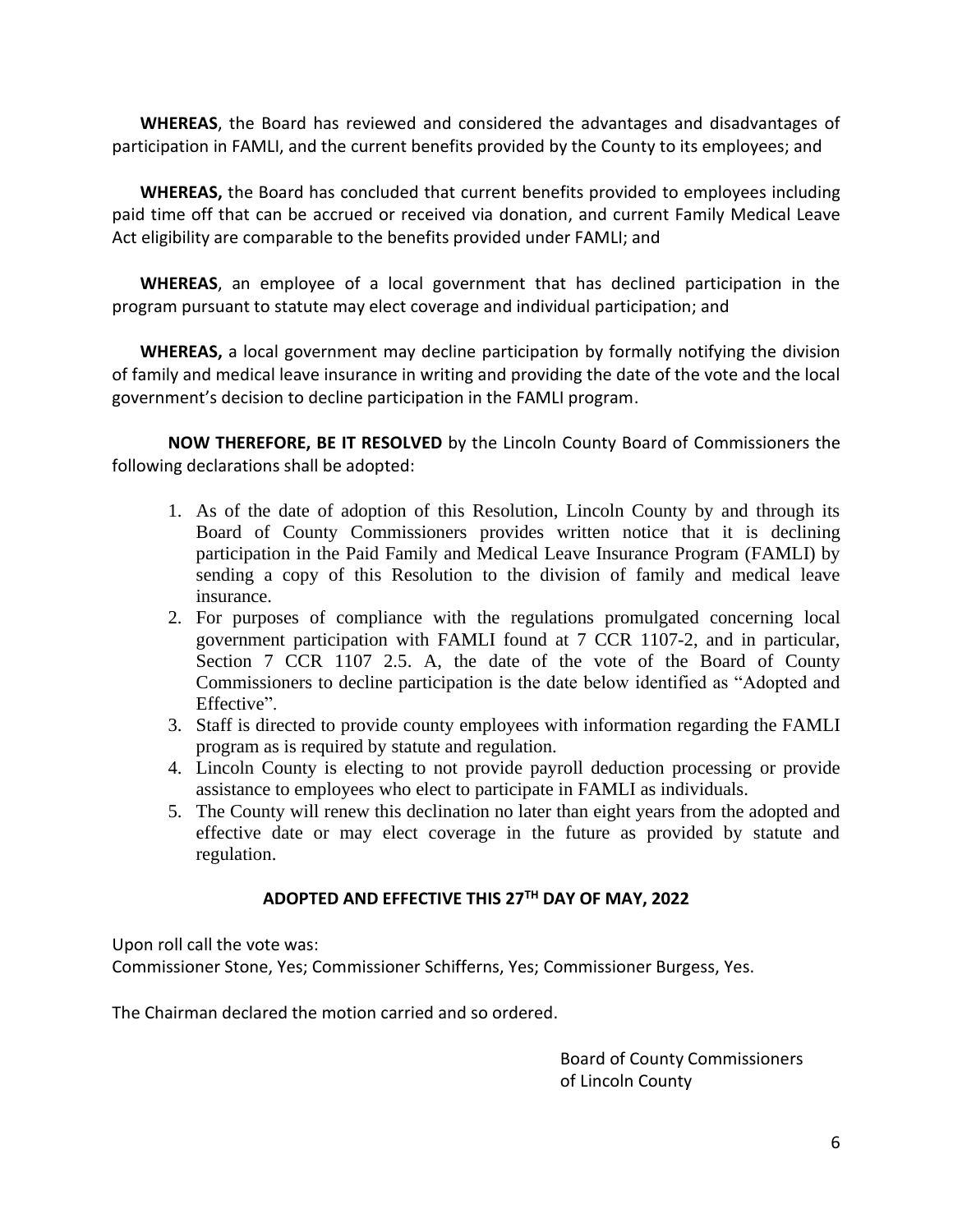## ATTEST: \_\_\_\_\_\_\_\_\_\_\_\_\_\_\_\_\_\_\_\_\_\_\_\_\_\_\_\_\_\_

Clerk of the Board

Mr. Piper informed the Board that the Community Ambulance Service would have two of its four ambulances ALS certified once the commissioners renewed their licenses. Mr. Schifferns moved to adopt a resolution approving the ambulance service licenses for Community Ambulance Service, Inc. Mr. Burgess seconded the motion, which carried unanimously.

\_\_\_\_\_\_\_\_\_\_\_\_\_\_\_\_\_\_\_\_\_\_\_\_\_\_\_\_\_\_\_ \_\_\_\_\_\_\_\_\_\_\_\_\_\_\_\_\_\_\_\_\_\_\_\_\_\_\_\_\_\_

\_\_\_\_\_\_\_\_\_\_\_\_\_\_\_\_\_\_\_\_\_\_\_\_\_\_\_\_\_\_

At a regular meeting of the Board of County Commissioners of Lincoln County, Colorado, held in Hugo, Colorado, on May 27, 2022, there were present:

| Douglas D. Stone, Chairman         | Present |
|------------------------------------|---------|
| Ed. E. Schifferns, Vice Chairman   | Present |
| Steve Burgess, Commissioner        | Present |
| Stan Kimble, County Attorney       | Present |
| Corinne Lengel, Clerk of the Board | Present |
| Jacob Piper, County Administrator  | Present |

when the following proceedings, among others, were had and done, to-wit:

**RESOLUTION # 1065** It was moved by Commissioner Schifferns and seconded by Commissioner Burgess to adopt the following resolution:

**WHEREAS**, pursuant to the Colorado Emergency Medical Services Act, Section 25-315.101, et seq., C.R.S., the Board of County Commissioners has the authority to establish requirements for the inspection, licensure, and operation of ambulance services, ambulance personnel, and ambulance vehicles operating in the county; and

**WHEREAS**, the Lincoln County Commissioners adopted Resolution #651 and thereby established rules and regulations governing the licensure of ambulance services operating within Lincoln County; and

**WHEREAS**, Community Ambulance Service, with ambulances based in Flagler and Seibert in Kit Carson County and Arriba in Lincoln County, has presented the Board of County Commissioners with an application to license the ambulance service and to permit their ambulances as basic and advanced life support vehicles; and

**WHEREAS,** upon review, the Board of County Commissioners determined that the documentation presented met the rules and regulations established under Resolution #651.

**NOW, THEREFORE BE IT RESOLVED** by the Board of County Commissioners of Lincoln County that Community Ambulance Service is hereby authorized to provide ambulance service in Lincoln County with basic life support ambulances.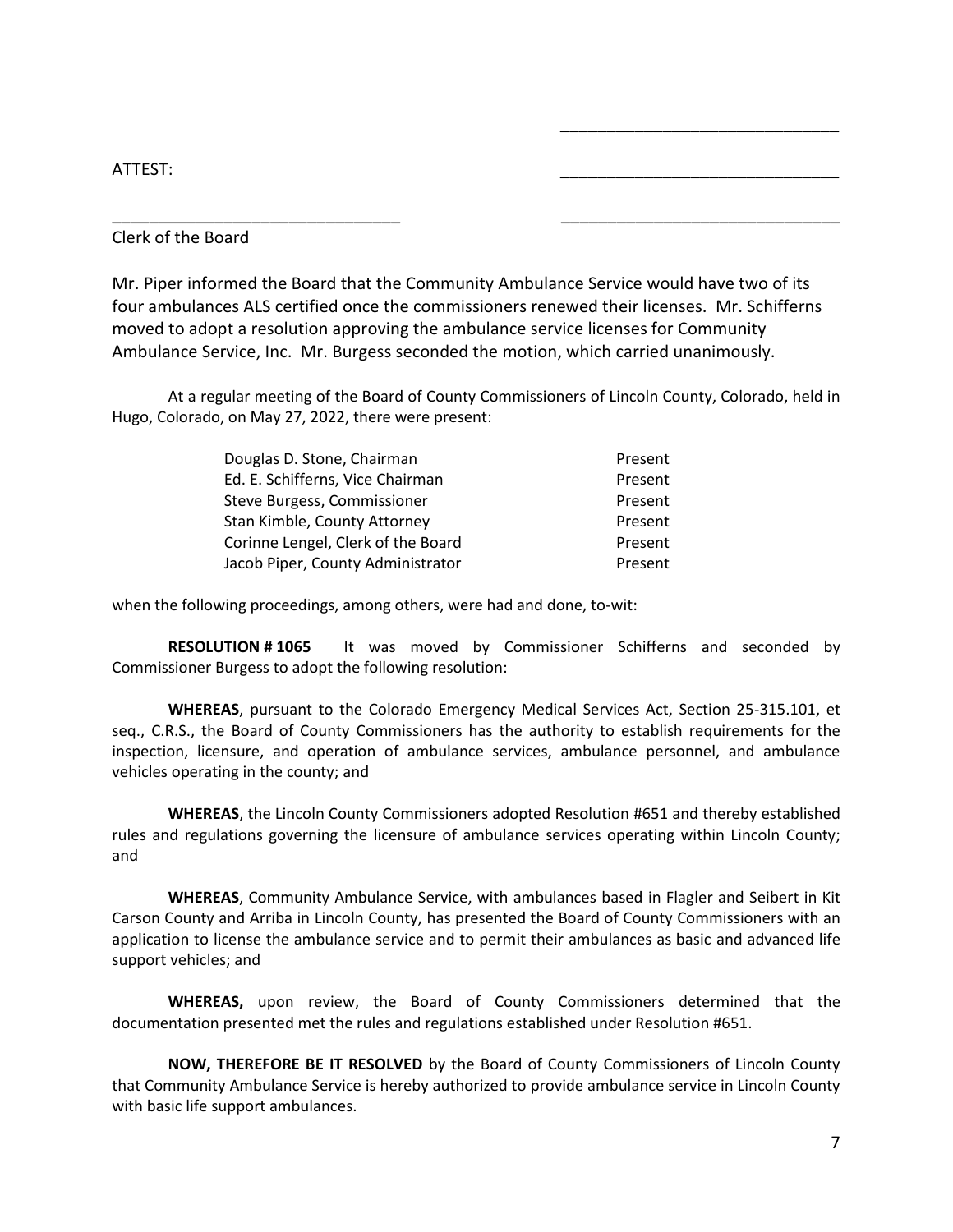Upon roll call the vote was:

Commissioner Burgess, Yes; Commissioner Stone, Yes; Commissioner Schifferns, Yes.

The Chairman declared the motion carried and so ordered.

Board of County Commissioners of Lincoln County

\_\_\_\_\_\_\_\_\_\_\_\_\_\_\_\_\_\_\_\_\_\_\_\_\_\_\_\_\_\_\_\_\_\_\_\_\_\_\_

ATTEST: \_\_\_\_\_\_\_\_\_\_\_\_\_\_\_\_\_\_\_\_\_\_\_\_\_\_\_\_\_\_\_\_\_\_\_\_\_\_\_

Clerk of the Board

County Coroner Andy Lorensen joined the meeting at 11:30 a.m. to discuss the county pay scales. Assessor Jeremiah Higgins and Treasurer Jim Covington were unavailable for the meeting. The sheriff provided three options, and the group reviewed the information and discussed what they felt was the best proposal. Mr. Piper also had another possibility but said it would be pretty costly. Sheriff Nestor admitted that his proposals would increase the sheriff's and jail budgets by approximately \$150,000 in salaries alone. Mr. Lorensen said his department had its own pay scale, so he didn't have much input. The result of the meeting was to put together a working group for further discussion, and the sheriff and Mr. Lorensen left.

\_\_\_\_\_\_\_\_\_\_\_\_\_\_\_\_\_\_\_\_\_\_\_\_\_\_\_\_\_\_\_\_\_ \_\_\_\_\_\_\_\_\_\_\_\_\_\_\_\_\_\_\_\_\_\_\_\_\_\_\_\_\_\_\_\_\_\_\_\_\_\_\_

Mr. Kimble commented that while the county needed new subdivision regulations, they might not necessarily be those proposed by John DeWitt. He pointed out that when Mr. DeWitt presented the proposed regs, the Mountain View Electric attorney felt there were a lot of problems with them. At that time, the commissioners were also discussing 1041 regulations, proposed oil and gas regs, solar regs, transmission line setbacks, and the new road policy and county road map, so they were extremely busy and didn't get around to delving deeply into the subdivision regulations. Mr. Kimble said it might be a good time to bring them forward again.

Mr. Kimble reported on the Bode/Brent trial, stating that the judge upheld the county's road map and policy and agreed that section lines weren't public roads just because they were section lines. Mr. Kimble felt confident in the outcome but said he wouldn't be sure until the judge issued the final order. Mr. Kimble added there could always be an appeal. Mrs. Lengel asked him if the official road map should be recorded in the real estate records at some point, which might help future researchers. Mr. Kimble felt it wouldn't hurt to record it or the original resolution.

Mr. Kimble had learned that the Union Pacific Railroad donated the roundhouse to the county in 1922. The deed carried a restrictive covenant that the county could only use the building for offices or a museum. He explained that he'd sent a letter to the UP requesting a release of the covenant, but it might be a while before he got a response. Mr. Kimble felt the process would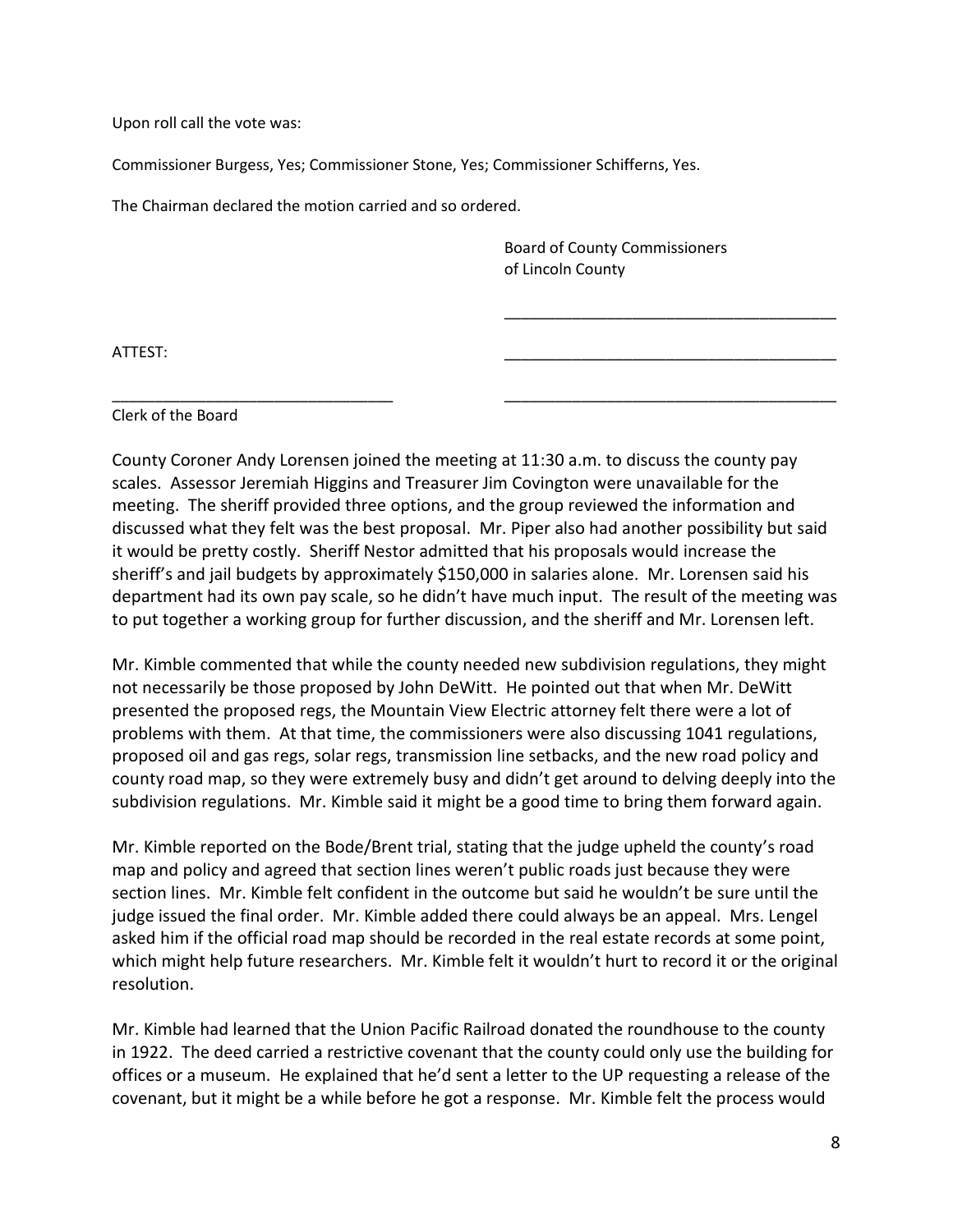have to go through the proper channels, even though Anadarko Petroleum acquired the railroad and Chevron subsequently purchased Anadarko.

Mr. Kimble asked the commissioners if there had been any further damage to county roads from the person dumping debris on them, but there hadn't been. He said it was a Class 2 misdemeanor to interfere with county roads, so the activity was illegal. He added that the county brought a civil action against a party in 2014 for that reason and suggested having the sheriff's department take pictures if it happened again.

Lastly, Mr. Kimble said he'd reviewed the public health contract that director Kelly Meier sent him.

Mr. Piper informed the Board that he'd scheduled further discussion on allowing marijuana grow facilities in the county for the June 17 meeting. He asked if the commissioners planned to put the question on the November ballot, and Mr. Burgess asked Mrs. Lengel what it would cost to do so. She responded it wouldn't be much since every active, registered voter would get a ballot anyway. The commissioners agreed they didn't want to put a question on the ballot this year.

Mr. Piper asked Mr. Kimble to look into some information he'd received regarding the Health Families and Workplace Act leave protection relating to COVID and a court case involving forfeiture of earned vacation leave. Mr. Kimble said he would.

The CLG Group, a company hired to help split the 18<sup>th</sup> Judicial District into the 18<sup>th</sup> and 23<sup>rd</sup> districts, formed a steering committee. Somehow, Mr. Piper said he became a committee member. He asked if a commissioner would be willing to take on that role so he could do as other county administrators and serve as the project liaison. Mr. Burgess offered to be the steering committee member for Lincoln County.

Dave Smith had asked Mr. Piper if the county would be willing to apply to become a FedEx drop-off. It would involve putting in a box at the courthouse driveway, and the commissioners said they did not want to do that.

At 1:00 p.m., the Board met with custodian Teena Ludwig to discuss cleaning issues. Mr. Stone told her the commissioners received complaints about how she cleans certain areas, such as the annex, and how she handles taking time off. He told her the commissioners heard she hadn't let anyone know she would be gone and didn't have anyone cover for her. Ms. Ludwig said she could find someone to cover her shifts when she took time off but didn't feel the commissioners wanted her handing her keys over to just anyone, especially when the maintenance person had always handled picking up trash. Ms. Ludwig explained that when she recently took time off, she told John Mohan that if she didn't come to work on a particular day, she'd be gone the rest of the week and presumed that was sufficient notice.